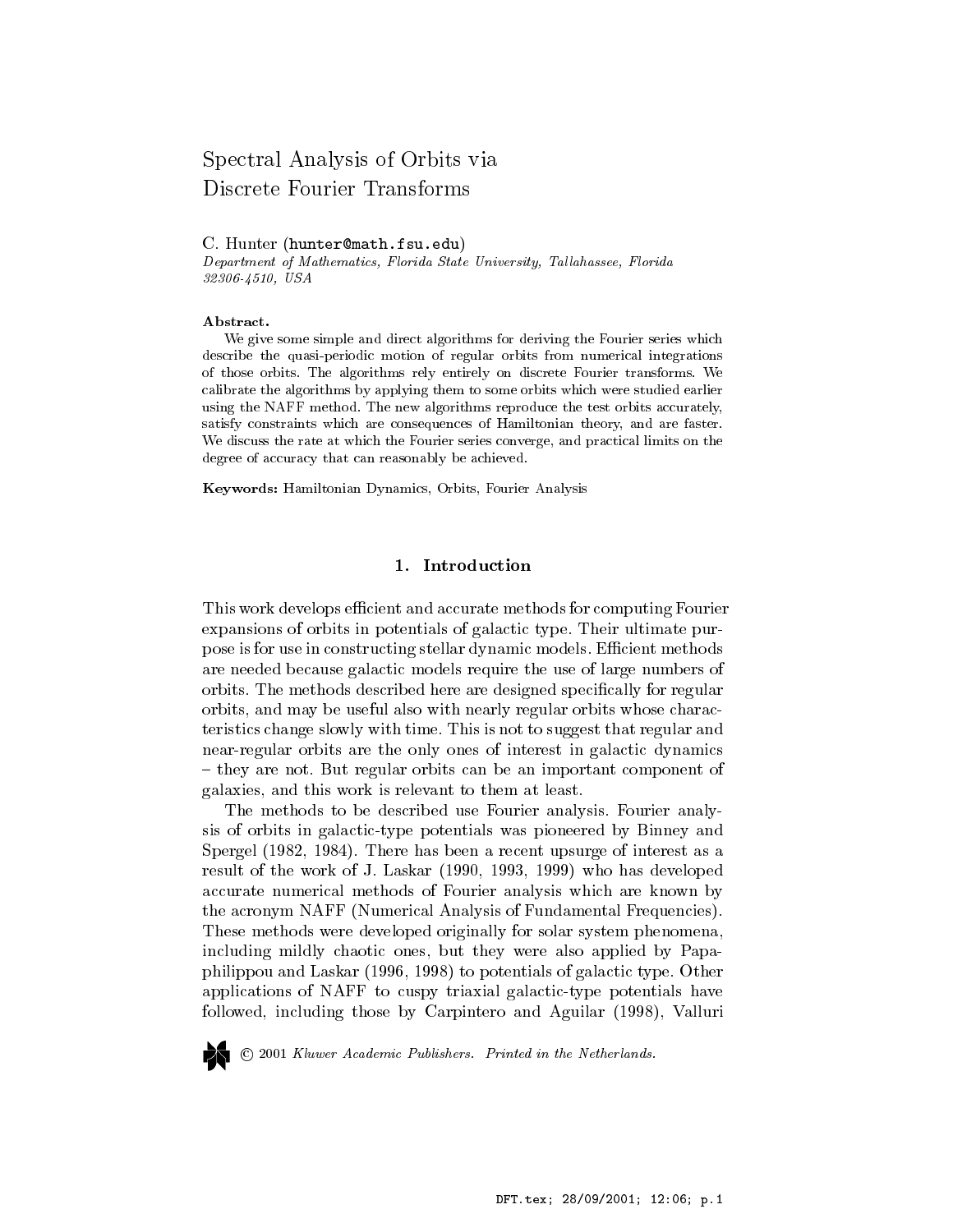and Merritt (1998), Wachlin and Ferraz-Mello (1998), and Merritt and Valluri (1999). Copin, Zhao and de Zeeuw (2000) have that smooth orbital densities can be derived from Fourier representations of orbits obtained using NAFF, and have illustrated the method on a Stackel potential.

NAFF begins with the numerical integration of an orbit, and the recording of its phase space coordinates at a sequence of equally spaced time steps. A discrete Fourier transform (DFT) is applied to this data, and the most prominent frequency is identied as that belonging to the largest Fourier coefficient  $[c.f.$  Binney and Spergel  $(1982)$ . This provides an initial estimate of the most prominent frequency. This estimate is refined by the use of Fourier integrals and window functions. The refined frequency is that which maximizes the Fourier integral which represents the amplitude associated with that frequency. This component is then subtracted out, and subsequent Fourier components are identied sequentially in order of diminishing prominence, and subtracted in turn.

This work provides an alternative way of performing the Fourier analysis entirely with discrete transforms. It is natural to seek such a method because the continuous orbit is discretized by the initial numerical integration, and it is hard to see what can be gained by switching to Fourier integrals subsequently. We describe our method in Section 3, after first reviewing some essential elements of Hamiltonian Dynamics in Section 2. We calibrate it in Section 4 by applying it to three cases discussed in detail by Papaphilippou and Laskar (1996). In Section 5 we compare our method with that of Laskar, and give our conclusions. An appendix justies a key aspect of our method of determining frequencies of Fourier components in a time series.

## 2. Hamiltonian Dynamics

A regular orbit in a system with n degrees of freedom lies on an  $n$ torus in phase space (Binney and Tremaine 1987). It is generally quasiperiodic, and has n fundamental frequencies which we label as  $\nu_1$  to  $\nu_n$ . The position vector of the orbit has the Fourier representation

$$
\mathbf{x}(t) = \sum_{\mathbf{k}} \mathbf{X}_{\mathbf{k}}(\mathbf{I}) e^{i(\mathbf{k} \cdot \boldsymbol{\nu})t}.
$$
 (1)

where  $\nu$  is the *n*-vector of the fundamental frequencies, and **k** is an n-vector with integer components. Summation is over all such integer vectors **k**. The Fourier coefficients  $X_k$  are functions of the actions **I**. Actions and their conjugate angles  $\phi$  form a canonical set of variables,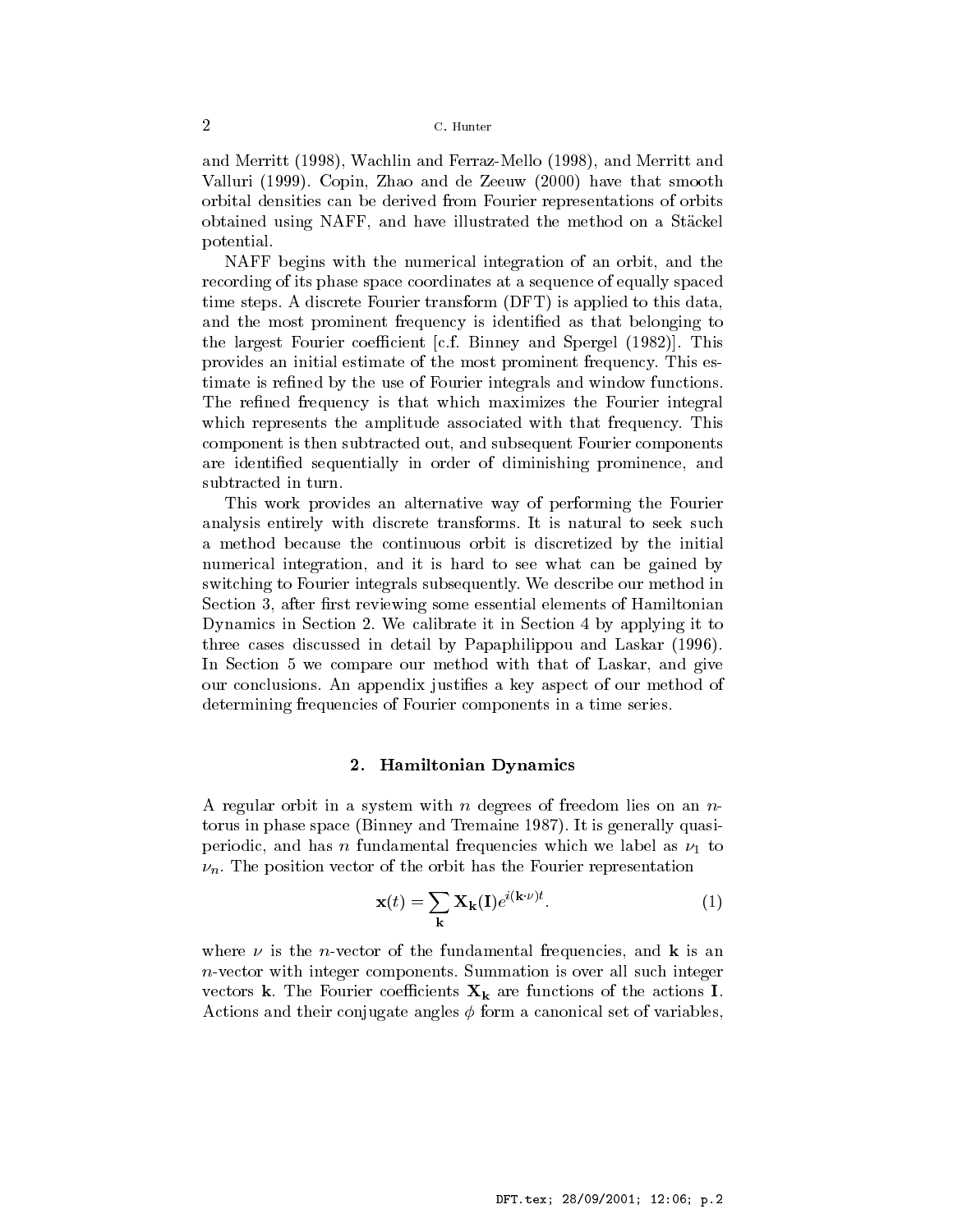in terms of which the Hamiltonian is  $H(I)$  and independent of the angles. The value of the action vector is constant for each specific orbit, Consequently the angle  $\phi_j$  increases uniformly with time at the rate  $\nu_j = \partial H/\partial I_j$ . The phase space variables of position and velocity have Fourier representations in the action-angle variables  $(I, \phi)$  which are given by the equations

$$
\mathbf{x} = \sum_{\mathbf{k}} \mathbf{X}_{\mathbf{k}}(\mathbf{I}) e^{i\mathbf{k}\cdot\phi}, \quad \mathbf{v} = \sum_{\mathbf{k}} i(\mathbf{k}\cdot\nu) \mathbf{X}_{\mathbf{k}}(\mathbf{I}) e^{i\mathbf{k}\cdot\phi}.
$$
 (2)

Here we either require that each angle  $\phi_j$  be zero at time  $t = 0$ , or else absorb extra constant terms into the denitions of the Fourier coefficients  $X_k(I)$ .

Fourier series are strongly constrained by orbital symmetries, and the Hamiltonian. Specifically

$$
I_j = \frac{1}{2\pi} \oint_{\mathcal{C}_j} \mathbf{v} \cdot d\mathbf{x},\tag{3}
$$

where  $C_j$  is a circuit around the torus of constant **I**, and which is such that the angle  $\phi_j$  increases by  $2\pi$ , but other angles are unchanged. Then

$$
I_j = \sum_{\mathbf{k}} k_j (\mathbf{k} \cdot \nu) \mathbf{X}_{\mathbf{k}} \cdot \mathbf{X}_{-\mathbf{k}} = \sum_{\mathbf{k}} k_j (\mathbf{k} \cdot \nu) |\mathbf{X}_{\mathbf{k}}|^2,
$$
 (4)

while

$$
\sum_{\mathbf{k}} k_j (\mathbf{k} \cdot \nu) \mathbf{X}_{\mathbf{k}} \cdot \mathbf{X}_{\mathbf{m}-\mathbf{k}} = 0, \tag{5}
$$

where **m** is a non-zero integer vector with zero j'th component (Binney and Spergel 1984).

### 3. Implementing NAFF the Discrete Transform Way

# 3.1. Discrete Transforms and Windows

We use a centered time interval and integrate from time  $t = -T$  to  $t = T$ , with positions and velocities recorded at 2N equally spaced times in steps of  $\Delta t = T/N$ . The discrete Fourier coefficients of a function  $f(t)$  are calculated from its tabulated values as

$$
F_k = \frac{1}{2N} \sum_{n=1-N}^{N} f(n\Delta t) e^{-\pi i n k/N},
$$
\n(6)

for  $k = 1-N$  to N, and can be computed using a fast Fourier transform. We use the average  $\frac{1}{2}[f(T) + f(-T)]$  when evaluating  $f(T)$  in this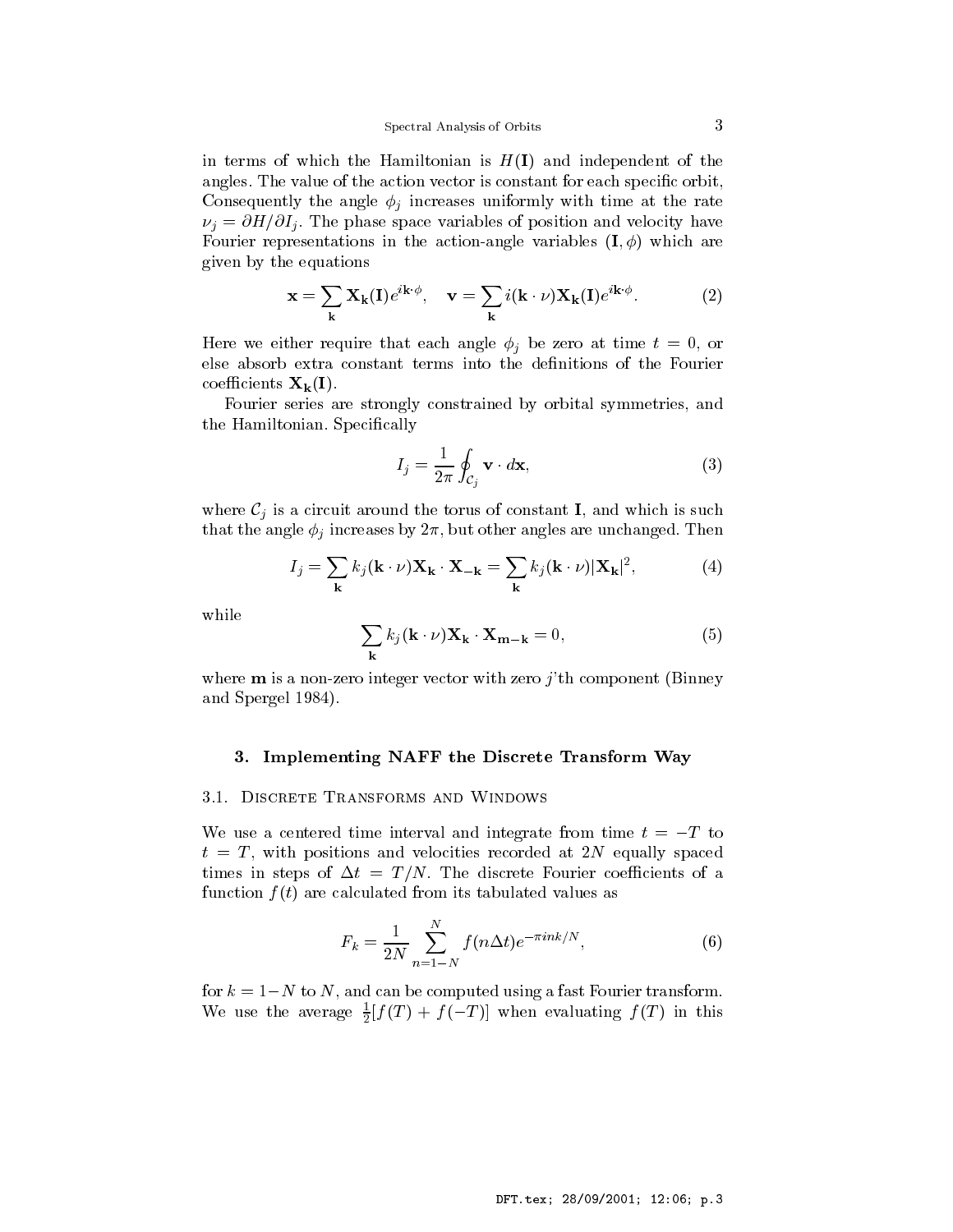formula (Briggs and Henson 1995). Then consistently  $f(t)$  is periodic of period  $2T$  in t and  $F_k$  is periodic of period  $2N$  in k. We use the same window functions

$$
\chi_p\left(\frac{t}{T}\right) = \frac{2^p (p!)^2}{(2p)!} \left(1 + \cos\frac{\pi t}{T}\right)^p,\tag{7}
$$

as Laskar. These window functions taper to zero at the ends of the interval  $[-T,T]$  with increasing rapidity for increasing values of p. They are ideally suited to the DFT. This is because

$$
1 + \cos \frac{\pi t}{T} = \frac{1}{2} e^{i\pi t/N\Delta t} + 1 + \frac{1}{2} e^{-i\pi t/N\Delta t}.
$$
 (8)

Hence the DFT of  $f(t)\chi_1(t/T)$  is simply derived from that of  $f(T)$  as

$$
F_k^{(1)} = \frac{1}{2}F_{k-1} + F_k + \frac{1}{2}F_{k+1}.
$$
\n(9)

The Fourier coefficients of  $f$  multipled by window functions of any order,  $f(t)\chi_p(t/T)$ , can be computed iteratively with minimal effort using the recursive relation

$$
F_k^{(p)} = \frac{p}{2p-1} \left[ \frac{1}{2} F_{k-1}^{(p-1)} + F_k^{(p-1)} + \frac{1}{2} F_{k+1}^{(p-1)} \right], \qquad F_k^{(0)} = F_k. \tag{10}
$$

#### $3.2.$ ESTIMATING FREQUENCIES

The essential purpose of the Fourier analysis is to identify the elementary frequency components of  $f(t)$ . We now consider such a component  $q(t) = e^{\pi t}$ , and its windowed Fourier coefficients. We denote the latter as  $G_k(\nu)$ . They are calculated from  $g(t)$  in the same way as in equation (6), and we obtain

$$
G_k(\nu) = \frac{\sin \theta}{2N \tan(\frac{\theta}{2N})} = S(\theta), \quad \text{where} \quad \theta = \nu T - k\pi. \tag{11}
$$

This equation defines the function  $S(\theta)$  which is the discrete analog of the sinc function which arises with continuous Fourier transforms, and to which it indeed tends as  $N \to \infty$ . It is even and periodic of period  $2N\pi$  in  $\theta$ , and vanishes at all integer multiples of  $\pi$ , except for those which are also integer multiples of  $2N\pi$ . The windowed Fourier coefficients of  $g(t)$  can also be calculated iteratively and are

$$
G_k^{(p)}(\nu) = S^{(p)}(\theta) = \frac{p}{2p-1} \left[ \frac{1}{2} S^{(p-1)}(\theta + \pi) + S^{(p-1)}(\theta) + \frac{1}{2} S^{(p-1)}(\theta - \pi) \right],
$$
(12)  

$$
S^{(0)}(\theta) = S(\theta).
$$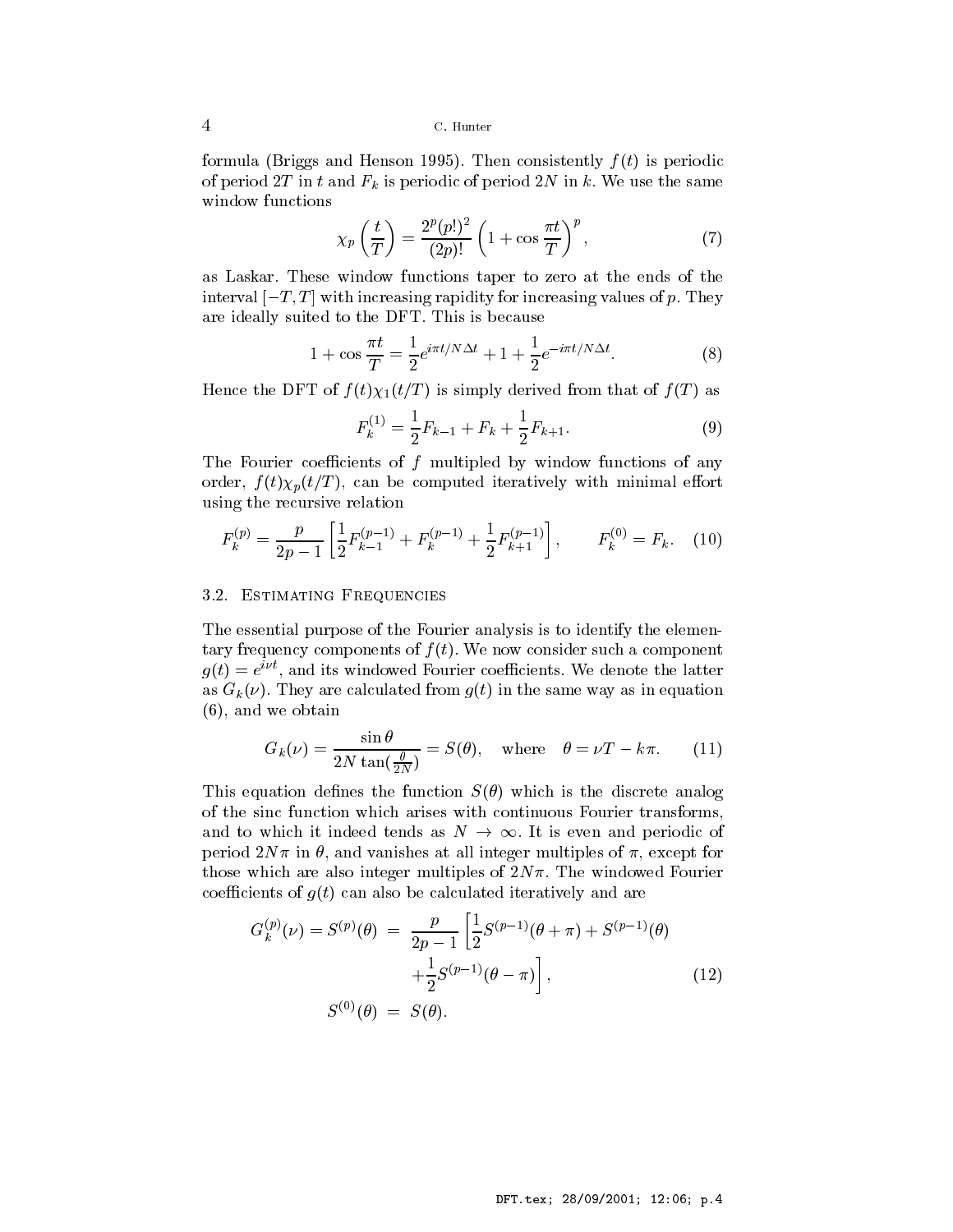

Figure 1. Fourier transforms  $G_k^{(p)}(v) = S^{(p)}(\theta)$  of a simple exponential  $e^{iv}$  with no windowing  $(p = 0)$  and with the first two window functions (7) for  $N = 10$ 

An explicit expression for the DFT of  $g(t)\chi_1(t/T)$  is

$$
G_k^{(1)}(\nu) = \frac{\sin \theta}{2N \tan(\frac{\theta}{2N}) \left[1 - \sin^2(\frac{\theta}{2N}) / \sin^2(\frac{\pi}{2N})\right]},
$$
(13)

The DFT of  $g(t)$  and of  $g(t)$  multiplied by the first two of the window functions  $(7)$  are shown in Fig. 1. With increasing p the central peaks become successively wider while the side lobes decay increasingly rapidly so that frequencies increasingly stand out from the background. Fig. 1 is plotted for the impractically small value of  $N = 10$  to emphasize the periodicity of period  $2N$  of all discrete Fourier coefficients. As  $N$  becomes large, the discrete Fourier coefficients approach the limits

$$
\lim_{N \to \infty} G_k^{(p)}(\nu) = \frac{\sin \theta}{\theta \prod_{j=1}^p \left(1 - \frac{\theta^2}{j^2 \pi^2}\right)}.
$$
\n(14)

Although the DFT in Fig. 1 are plotted for continuous ranges of their arguments, they are of course known only at discrete values of  $\theta$  which are  $\pi$  apart in any application.

We estimate unknown frequencies  $\nu$  using ratios of adjacent Fourier coefficients. This idea is due to Lanczos (1956) who used it with the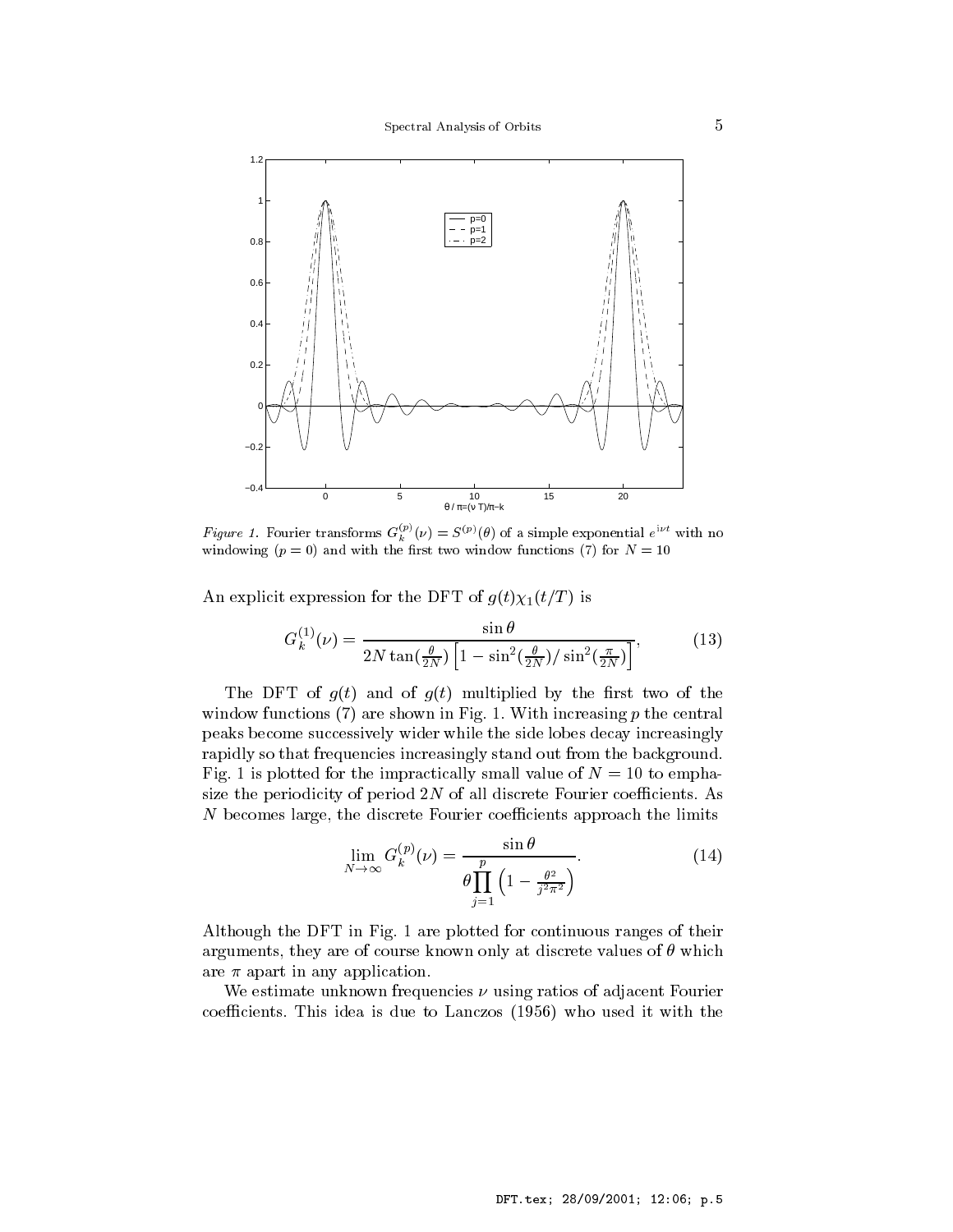

Figure 2. Ratio of two adjacent finite transforms  $G_{k-1}^{(-)}(\nu)/G_{k}^{(-)}(\nu)$  as functions of  $\mathbf{r} = \mathbf{r} = \mathbf{r}$  for the ratio is a set of the ratio is approximately (p  $\mathbf{r} = \mathbf{r}$ ) for  $\mathbf{r} = \mathbf{r}$  ,  $\mathbf{r} = \mathbf{r}$ N.

 $p = 1$  (Hanning) window function. It was rediscovered by Carpintero and Aguilar (1998) who used it without windowing  $(p = 0)$ . We use it without restriction on  $p$  as follows. We look for a prominent frequency by locating a range of k values where the Fourier coefficients  $F_k$  are relatively large, and humps similar to those shown in Fig.1 develop. As Fig. 2 implies, the ratios  $F_{k-1}^{\omega} / F_k^{\omega}$  are positive for a limited range of k values. We select some k for which the ratio is positive and equal to C say. We then find the frequency  $\nu$  for which the ratio  $G_{k-1}^{(\nu)}(\nu)/G_{k}^{(\nu)}(\nu)$ has the same ratio C. This gives us an equation

$$
\frac{G_{k-1}^{(p)}(\nu)}{G_k^{(p)}(\nu)} = \frac{S^{(p)}(\theta + \pi)}{S^{(p)}(\theta)} = C,\tag{15}
$$

for  $\theta$ . We show in the Appendix that it is in fact a polynomial equation of degree  $2p$  in  $\tau = \tan(\theta/2N)$ . One need not compute all its roots, all but two of which are complex for positive  $C$  (c.f. Fig. 2), because  $S^{(p)}(\theta + \pi)/S^{(p)}(\theta)$  becomes negative outside the range  $-(p + 1)\pi \leq$  $\theta \leq p\pi$  where the numerator and denominator are out of phase. Hence we need only the small real root for  $\tau$  which lies in the narrow range  $-(p + 1)\pi/2N \leq \theta/2N \leq p\pi/2N$ . From  $\tau$ , we have  $\theta$  and then the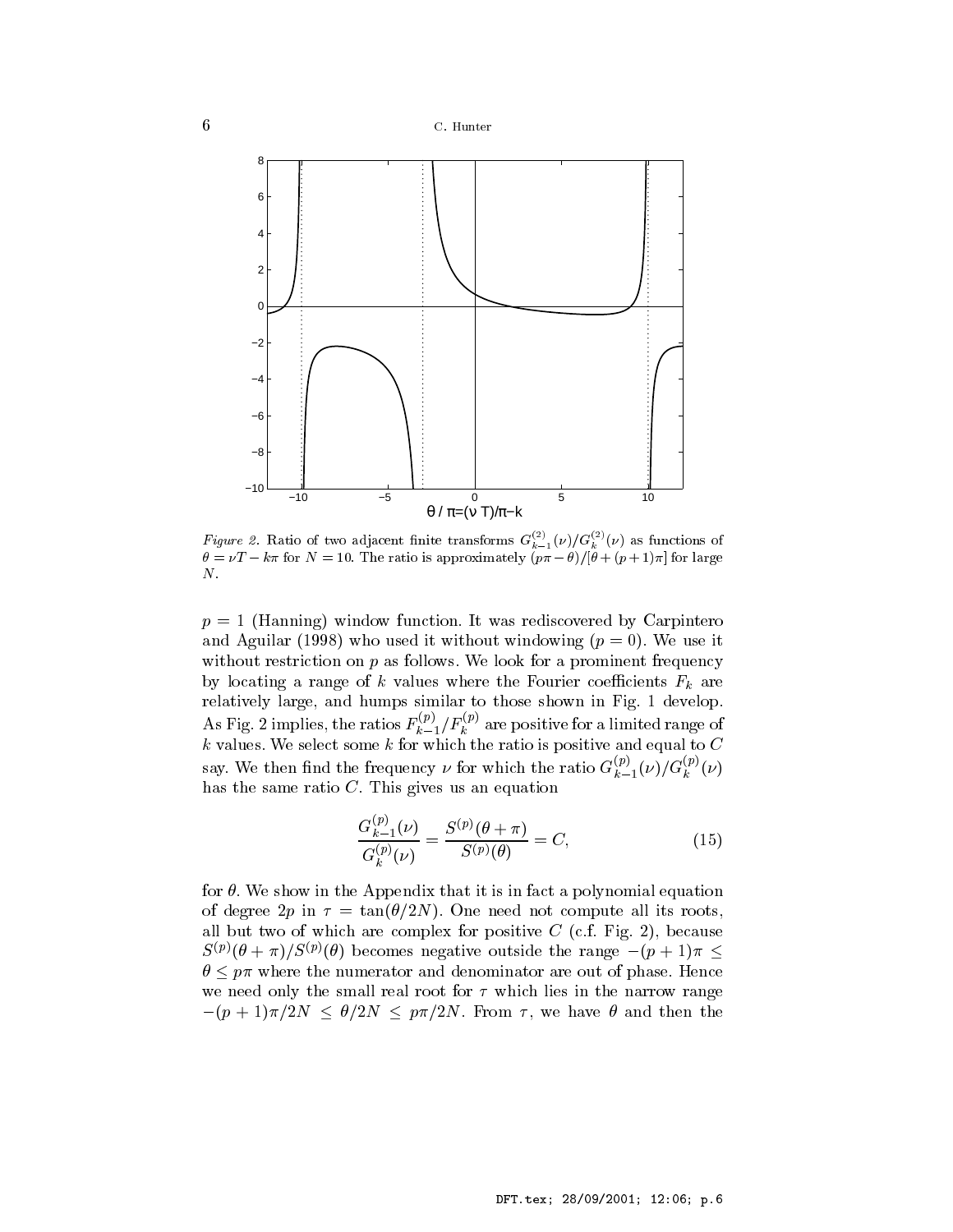Table I. Two sets of estimates of the frequency of from  $T = 20$  integrations of the x-axis orbit with  $E = -.4059$  in the logarithmic potential (17) of Section 4.1. The value 2.1390519547 is accurate.

|   | $N = 256$    |   | $N = 512$    |  |  |  |
|---|--------------|---|--------------|--|--|--|
| р | ν            | р | ν            |  |  |  |
| 1 | 2.1390476260 | 1 | 2.1390476324 |  |  |  |
| 2 | 2.1390519936 | 2 | 2.1390519918 |  |  |  |
| 3 | 2.1390519526 | 3 | 2.1390519541 |  |  |  |
| 4 | 2.1390519586 | 4 | 2.1390519547 |  |  |  |
| 5 | 2.1390520877 | 5 | 2.1390519547 |  |  |  |
| 6 | 2.1390523943 | 6 | 2.1390519547 |  |  |  |
| 7 | 2.1390528801 | 7 | 2.1390519547 |  |  |  |
| 8 | 2.1390535210 | 8 | 2.1390519547 |  |  |  |

frequency  $\nu = (\theta + k\pi)/T$ . These estimates should become increasingly accurate with increasing  $p$ , as the sidelobes decay and individual frequencies stand out. One can easily test whether this is the case by checking for consistency between estimates at neighboring values of  $k$ , and by calculating a sequence of estimates for successive increments of  $p$ , and checking whether they converge. Table 1 shows the results of two analyses of the x-axis orbit discussed in Section 4.1, using the same integration interval but different spacings. The right hand set show consistent convergence to the true frequency, while the left hand set lack consistency, although getting quite close at  $p = 4$ ,

# 3.3. Aliasing

Aliasing is an unavoidable consequence of discretization. Two compo- $\mathbf{n}$ ents  $e^{i\varphi\cdot\mathbf{r}}$  and  $e^{i\varphi\cdot\mathbf{r}}$  are must ingular specified in an  $\mathbf{n}$  section 3.1 if  $(\beta - \gamma)\Delta t = 2m\pi$  for any integer m. From a practical point of view, two components may interfere and complicate our method for determining frequencies when  $(\beta - \gamma)\Delta t/2\pi$  is *close* to an integer. That is the reason for the lack of convergence in the left hand column of Table 1. The aliasing there is between the fundamental frequency  $\nu$  and its harmonics with frequencies  $37\nu$  and  $39\nu$  because  $38\nu\Delta t/2\pi = 1.0107$ . (Because x is real, all frequencies occur in  $\pm$ pairs.) The  $G_k$  for the fundamental frequency peaks between  $k = 13$ and  $k = 14$ , while those for the two harmonics peak near  $k = 8$  and  $k = 19$  respectively. Both of these peaks are much lower because their amplitudes are  $A_{19} = .301 \times 10^{-4}$  and  $A_{20} = .235 \times 10^{-4}$ , whereas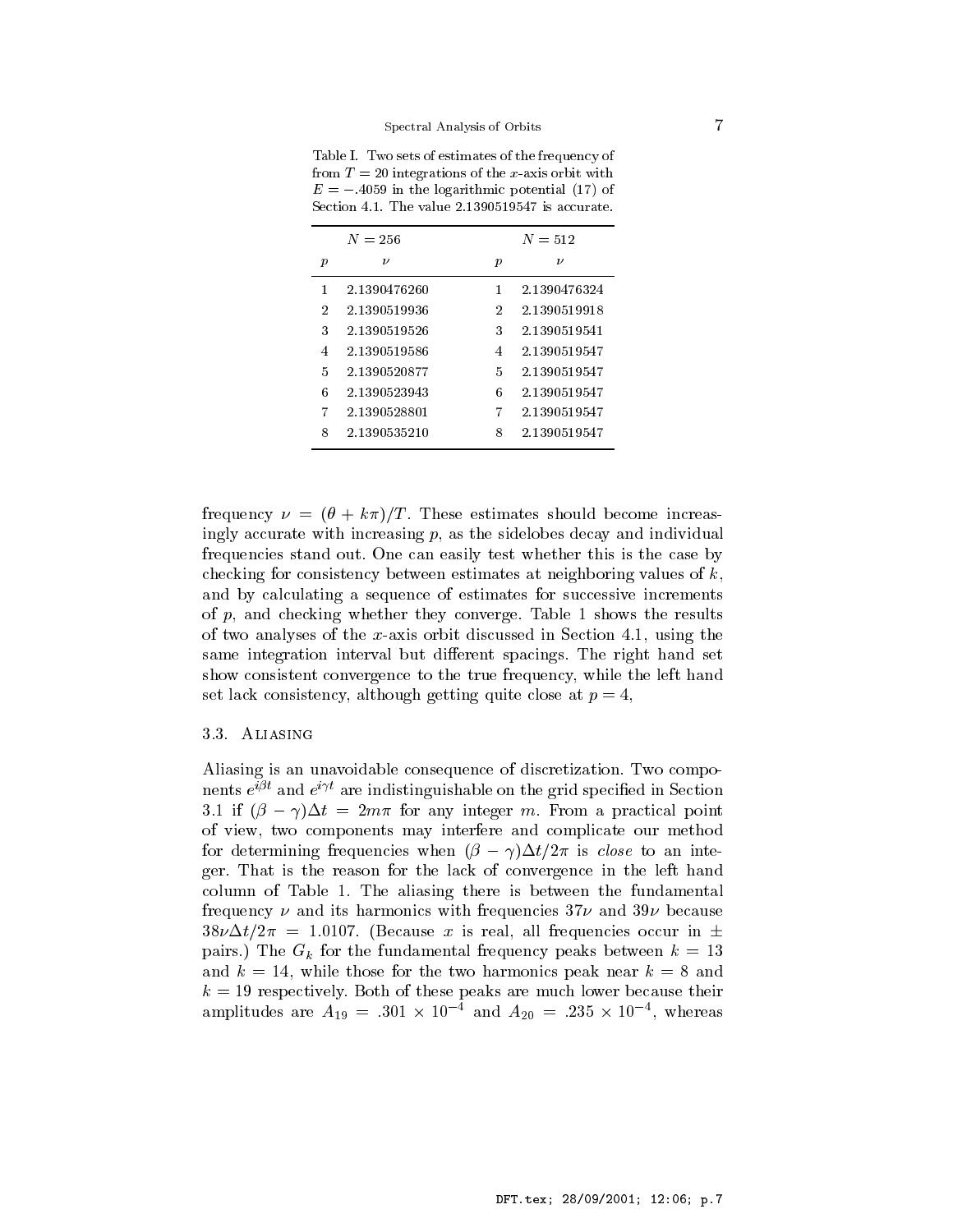$A_1 = .8622$ . Nevertheless the lower peaks spread with increasing p (see Fig. 1) and cause the improvement of the estimates of  $\nu$  to stop after  $p = 4$ . Aliasing can always be overcome by increasing N and decreasing  $\Delta t$  and moving the peaks further apart. As the second column of Table 1 shows, doubling the number of data points in an interval of the same length removes the difficulty.

# 3.4. Determining Amplitudes

By working with ratios, the amplitude of a Fourier component has no influence on the estimation of the frequency. However, once one has an accurate estimate of that frequency, one can estimate its amplitude in  $f(t)$ , and that of its conjugate  $e^{-i\nu t}$ , by

$$
A_{\nu} = \frac{F_k^{(p)}}{G_k^{(p)}(\nu)}, \quad A_{-\nu} = \frac{F_\ell^{(p)}}{G_\ell^{(p)}(-\nu)},\tag{16}
$$

respectively.

The iterated Fourier transforms of  $f(t) = A_{\nu}e^{\nu t} = A_{-\nu}e^{-\nu t}$ , that is of  $f(t)$  with the dominant frequency removed, are  $F_k^{\alpha\beta} = A_\nu G_k^{\alpha\beta}(\nu)$  $A_{-\nu}G_k^{(p)}(-\nu)$ . Note that  $G_k^{(p)}(-\nu)=G_{-k}^{(p)}(\nu).$  The only additional work needed here is that of calculating the values of  $G_h^{\alpha\beta}(\nu)$  with the chosen  $\nu$  for all k in  $[-N,N]$ . Then one can repeat the procedure iteratively to estimate as many frequencies and amplitudes as needed.

One can modify this step-by-step procedure once the  $n$  fundamental frequencies have been determined by assuming that all subsequent frequencies are combinations  $\mathbf{k} \cdot \nu$  suitable to that orbit (see Section 4). These amplitudes can be calculated systematically by applying equation (16) near a peak of  $G_k^{(p)}$  and then subtracting. One should subtract in at least approximate order of magnitude. Once one has a set of frequencies and amplitudes, their accuracy can be checked by evaluating the truncated Fourier series and comparing with the tabulated values of f from which it was derived.

# 4. Applications

We test the DFT method on orbits in the logarithmic potential

$$
\Phi(x, y) = \ln \left( R_c^2 + x^2 + \frac{y^2}{q^2} \right),\tag{17}
$$

with flattening  $q < 1$  and a core radius  $R_c$  (Binney and Tremaine 1987). We investigate the same three orbits for the case  $R_c = 0.1$  and  $q = 0.9$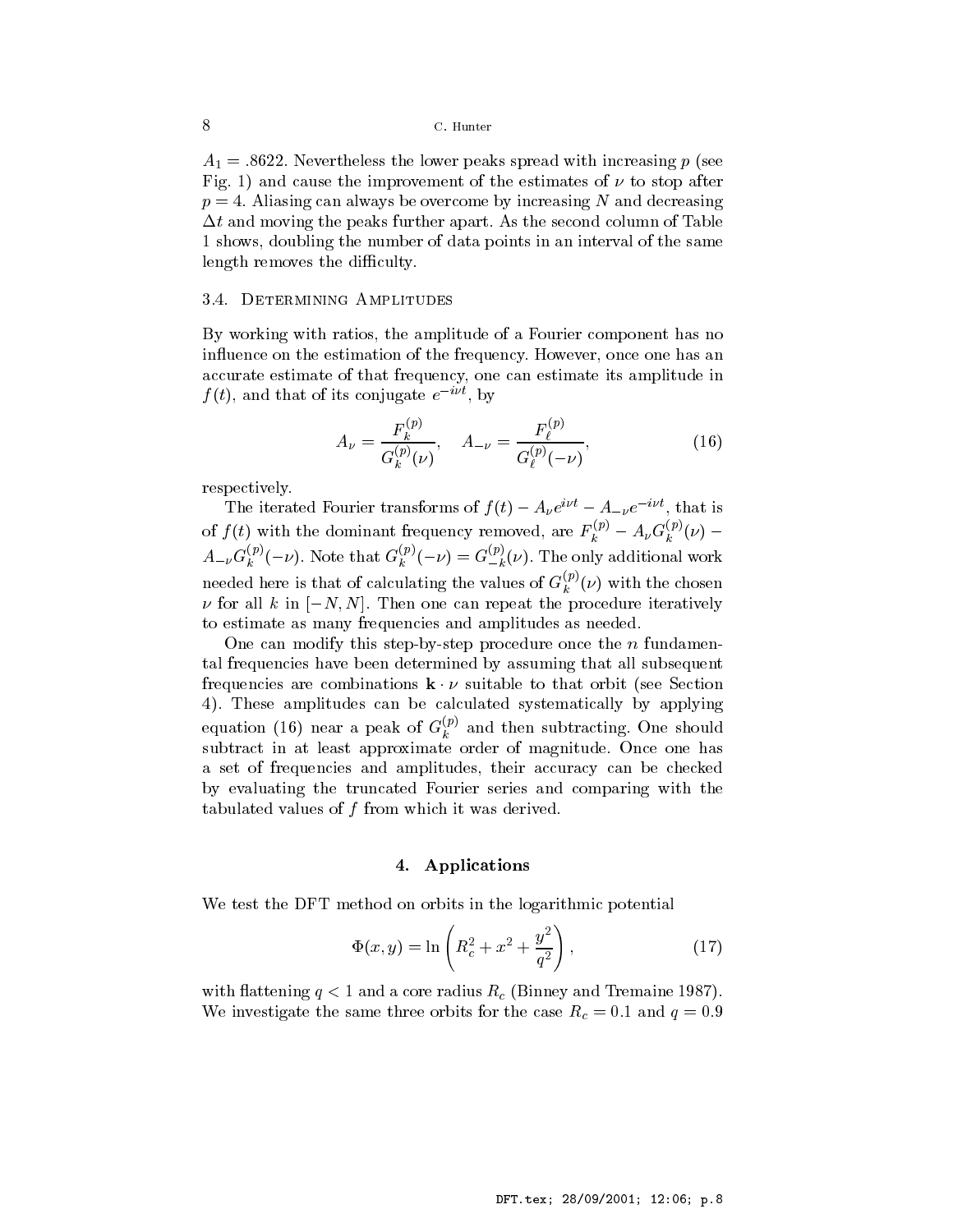to which Papaphilippou and Laskar (1996), hereafter PL, applied their NAFF procedures.

### 4.1. One-dimensional orbits

Though simple dynamically, x-axis orbits for which  $y \equiv 0$  provide an excellent opportunity for testing the methods of Section 3 because true values can be computed with high precision. The position vector of an orbit which starts at  $x = 0$  at time  $t = 0$  has the Fourier representation

$$
x(t) = \sum_{j=1}^{\infty} A_j \sin(2j - 1)\nu t.
$$
 (18)

The frequency  $\nu$  for an orbit of energy E is

$$
\frac{\pi}{\nu} = \sqrt{2} \int_0^{x_{\text{max}}} \frac{dx}{\sqrt{E - \Phi(x, 0)}}, \qquad \Phi(x_{\text{max}}, 0) = E. \tag{19}
$$

The Fourier series is a sine series because of the initial conditions, and with odd multiples of  $\nu t$  only because of the evenness of  $\Phi$  in x. Estimates of the coefficients  $A_i$ , which are all positive, can be compared with exact values computed from

$$
A_j = \frac{4\nu}{\pi} \int_0^{\pi/2\nu} x(t) \sin(2j - 1)\nu t \, dt. \tag{20}
$$

PL give frequencies and amplitudes for the orbit which starts at  $x = 0.49$  with  $v = 1.4$ , and hence  $E = -.4059$ . The right column of Table 1 gives our determination its frequency, while Fig. 3b plots the Fourier coefficients. After an initial steep decline  $(A_2/A_1 = .076)$ , the rate of decay of  $A_i$  with increasing j decreases, and  $A_{25}/A_{24} = .798$ at the edge of the plot. This is because  $x$  needs many sine terms to describe its time variation accurately, and, correspondingly, the phaseplane trajectory of Fig. 3a is not elliptical. The slow decay of the  $A_i$ coefficients does not, as PL suggest, indicate any inaccuracy in the representation in action/angle variables. In fact it is related to the small magnitude of the core radius  $R_c$  as we now show. The Fourier series (18) of the analytic function  $x(t)$  become the Laurent series

$$
x = \sum_{j=1}^{\infty} \frac{i}{2} A_j \left[ -\zeta^{2j-1} + \frac{1}{\zeta^{2j-1}} \right]
$$
 (21)

in the variable  $\zeta = e^{i\tau}$  (Davis, 1975). This series converges in an annular region of the complex  $\zeta$ -plane, which includes the physical orbit on which  $|\zeta| = 1$ . However, it is singular at the two real values of  $\zeta$  for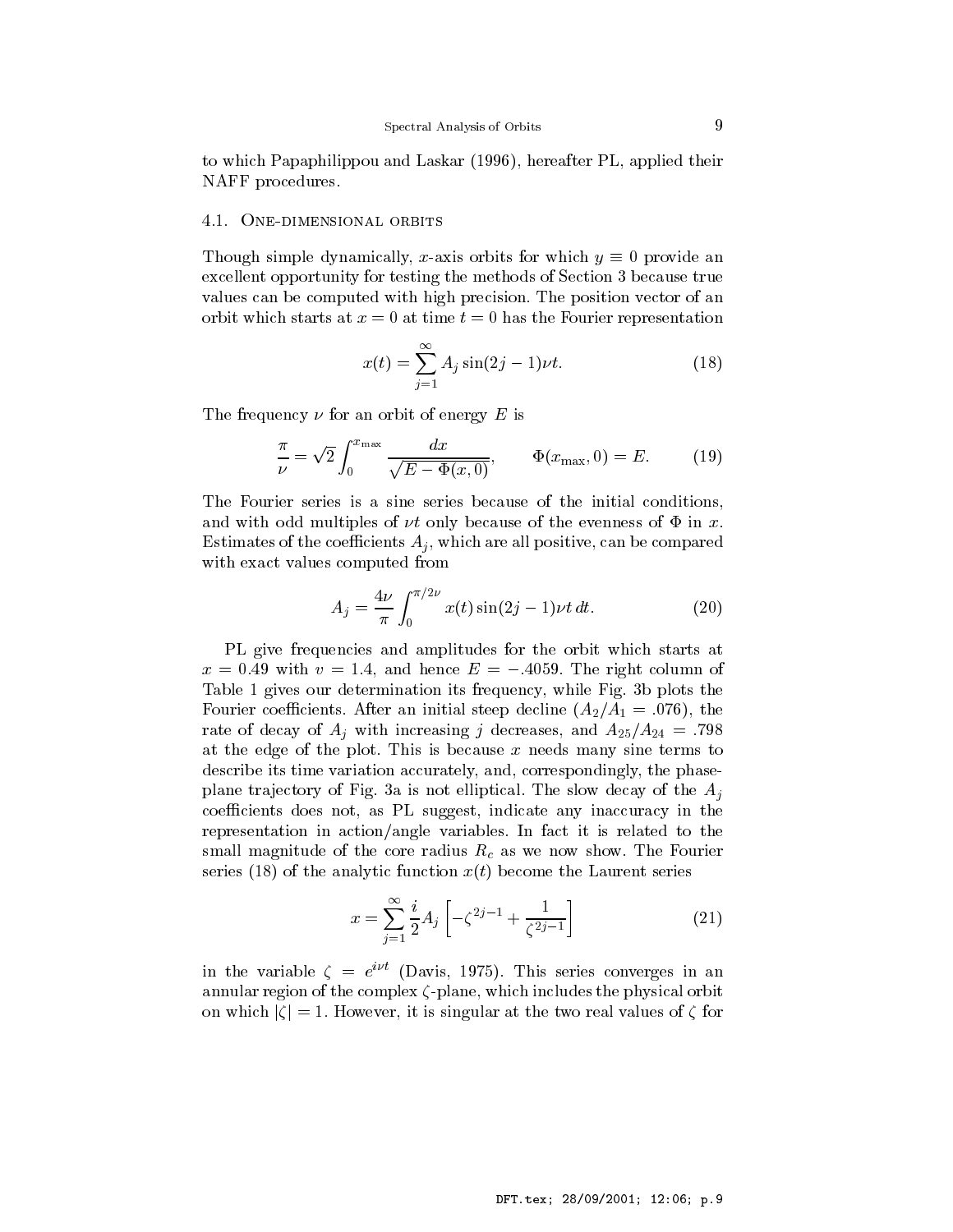which  $x = \pm iR_c$  and the logarithmic potential is infinite. We locate these points by integrating the energy equation, written for  $x = iw$ , from  $t = 0$  where  $w = 0$  and  $\zeta = 1$ , to  $w = R_c$ . We find that the singularity lies at  $\zeta = \zeta_c$  where

$$
\zeta_c = \exp\left[\frac{\nu}{\sqrt{2}} \int_0^{R_c} \frac{dw}{\sqrt{E - \ln(R_c^2 - w^2)}}\right].
$$
\n(22)

Integrating in the direction of decreasing  $\zeta$  shows that there is a matching singularity where  $w = -R_c$  at  $\zeta = 1/\zeta_c$ . Hence the Laurent series (21) converges only in the annulus  $1/\zeta_c < |\zeta| < \zeta_c$ , which implies (Davis, 1975) that

$$
\lim_{j \to \infty} \frac{A_{j+1}}{A_j} = \frac{1}{\zeta_c^2}.
$$
\n(23)

The numerical value of this limit for the PL orbit is 0:8702, and this is the limit to which the ratios of the  $A_j$  plotted in Fig. 3b are gradually climbing.



Figure 3. The x-axis orbit at energy  $E = -4059$ 

### 4.2. Two-dimensional orbits

The evenness of the potential (17) restricts the two-dimensional Fourier series too. When  $\nu_1$  is the fundamental frequency of the oscillation in x, and  $\nu_2$  is the frequency of that in y, then the Fourier expansions are

$$
x = \sum_{j=-\infty}^{\infty} \sum_{k=-\infty}^{\infty} A_{j,k} e^{i[(2j+1)\nu_1 + 2k\nu_2]t}, \quad A_{-j-1,-k} = \bar{A}_{j,k},
$$
  

$$
y = \sum_{j=-\infty}^{\infty} \sum_{k=-\infty}^{\infty} B_{j,k} e^{i[2j\nu_1 + (2k+1)\nu_2]t}, \quad B_{-j,-k-1} = \bar{B}_{j,k}.
$$
 (24)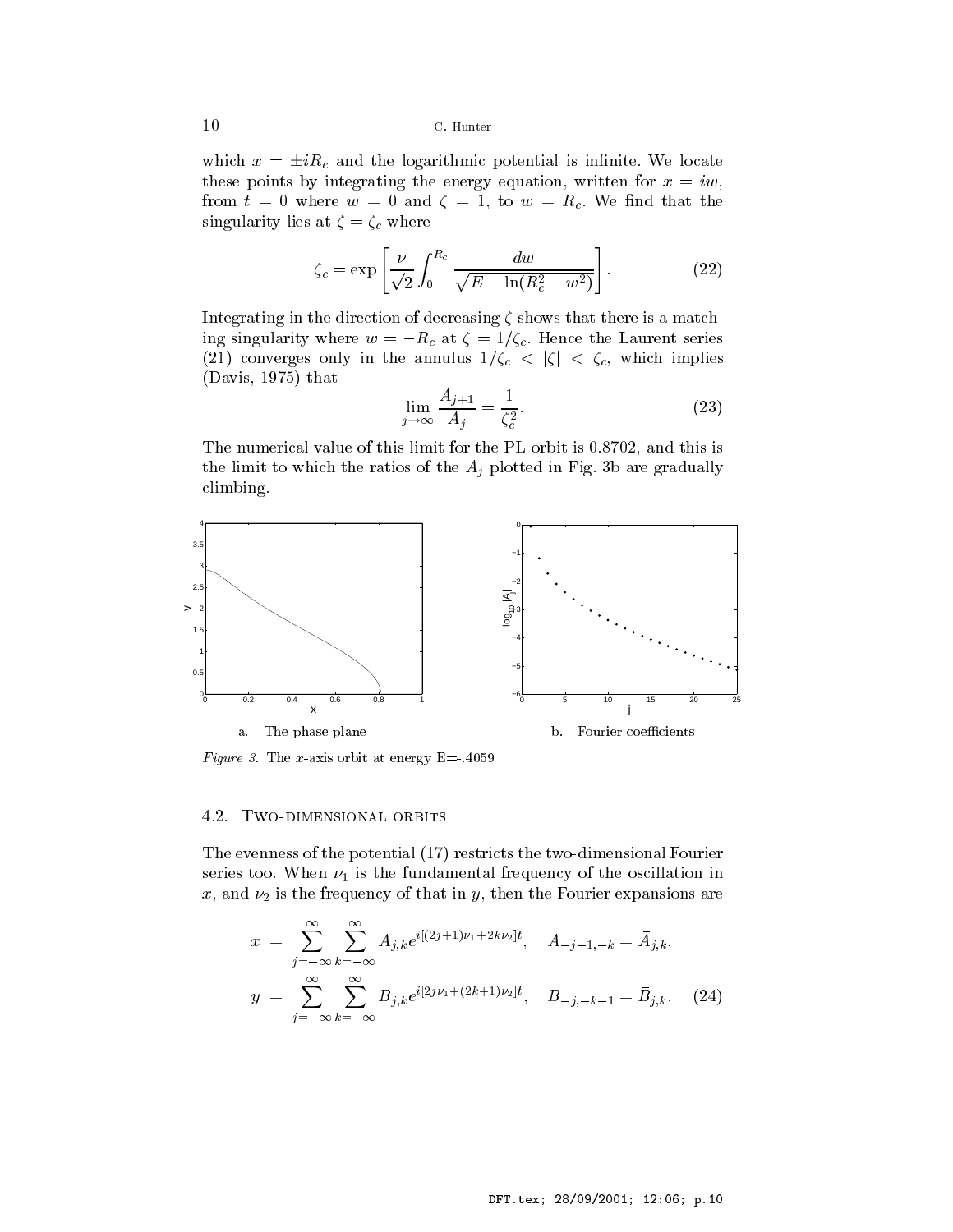This is the case for box orbits (Ratcliff, Chang, and Schwarzschild, 1984) while for loop orbits, for which the most prominent motion in both x and y is the circulation about the center, both series have the same form

$$
x = \sum_{j=-\infty}^{\infty} \sum_{k=-\infty}^{\infty} A_{j,k} e^{i[(2j+1)\nu_1 + k(\nu_1 + \nu_2)]t}, \quad A_{-j-1,-k} = \bar{A}_{j,k},
$$
  

$$
y = \sum_{j=-\infty}^{\infty} \sum_{k=-\infty}^{\infty} B_{j,k} e^{i[(2j+1)\nu_1 + k(\nu_1 + \nu_2)]t}, \quad B_{-j-1,-k} = \bar{B}_{j,k}.
$$
 (25)

Orbits have another symmetry. If they are started on the x-axis at their maximum excursion in x with initial conditions  $x = x_{\text{max}}$ ,  $\dot{x} = 0$ , and  $y = 0$ , then the solutions for x and y are respectively even and odd in t. Hence x has a cosine series and y a sine series. An orbit which is started at some other time will reach  $x = x_{\text{max}}$  at time  $t = t_0$  say, and so its x and y are even and odd in  $(t - t_0)$ . Consequently the Fourier coefficients of  $(24)$  have the forms

$$
A_{j,k} = \pm |A_{j,k}|e^{-i[(2j+1)\nu_1 + 2k\nu_2]t_0}, \quad B_{j,k} = \pm |B_{j,k}|e^{i[\pi/2 - 2j\nu_1t_0 - (2k+1)\nu_2t_0]},
$$
\n(26)

for some unknown  $t_0$ , and similar formulas apply to loop orbits. The arguments of the complex Fourier coefficients allow us to deduce the values of both  $\nu_1 t_0$  and  $\nu_2 t_0$ , though only modulo  $\pi$ .

# 4.2.1. A box orbit

Our estimates of the fundamental  $x$  and  $y$  frequencies for the box orbit which is at  $x = 0.49$ ,  $\dot{x} = 1.3156$ ,  $y = 0$ ,  $\dot{y} = 0.4788$ , at  $t = 0$  are found from an integration with  $T = 100$  and  $N = 4096$ , as

$$
\nu_1 = 2.16322769, \qquad \nu_2 = 3.01399443. \tag{27}
$$

There are 53 conjugate pairs of amplitudes  $A_{i,k}$  and 51 conjugate pairs of  $B_{j,k}$  whose magnitudes exceed to  $\tilde{\ }$ . The ten largest are listed in Table II, and one member of each pair is displayed in Fig.4. Only a few terms in k are needed, but many more in j because the decay in  $j$  resembles that in the one-dimensional orbit of Section 4.1. Summing the partial series  $(24)$  using the coefficients of magnitude greater than 10  $\degree$  reproduces the orbit with average errors of 3 $\times$ 10  $\degree$  at each tabular point.

We can use the Fourier coefficients to calculate the two actions and to verify the Hamiltonian constraints. Equations (4) and (5) require that

$$
\sum_{j=-\infty}^{\infty} \sum_{k=-\infty}^{\infty} \left\{ (2j+1) \left[ (2j+1)\nu_1 + 2(k-m)\nu_2 \right] A_{j,k} A_{-j-1,m-k} \right\}
$$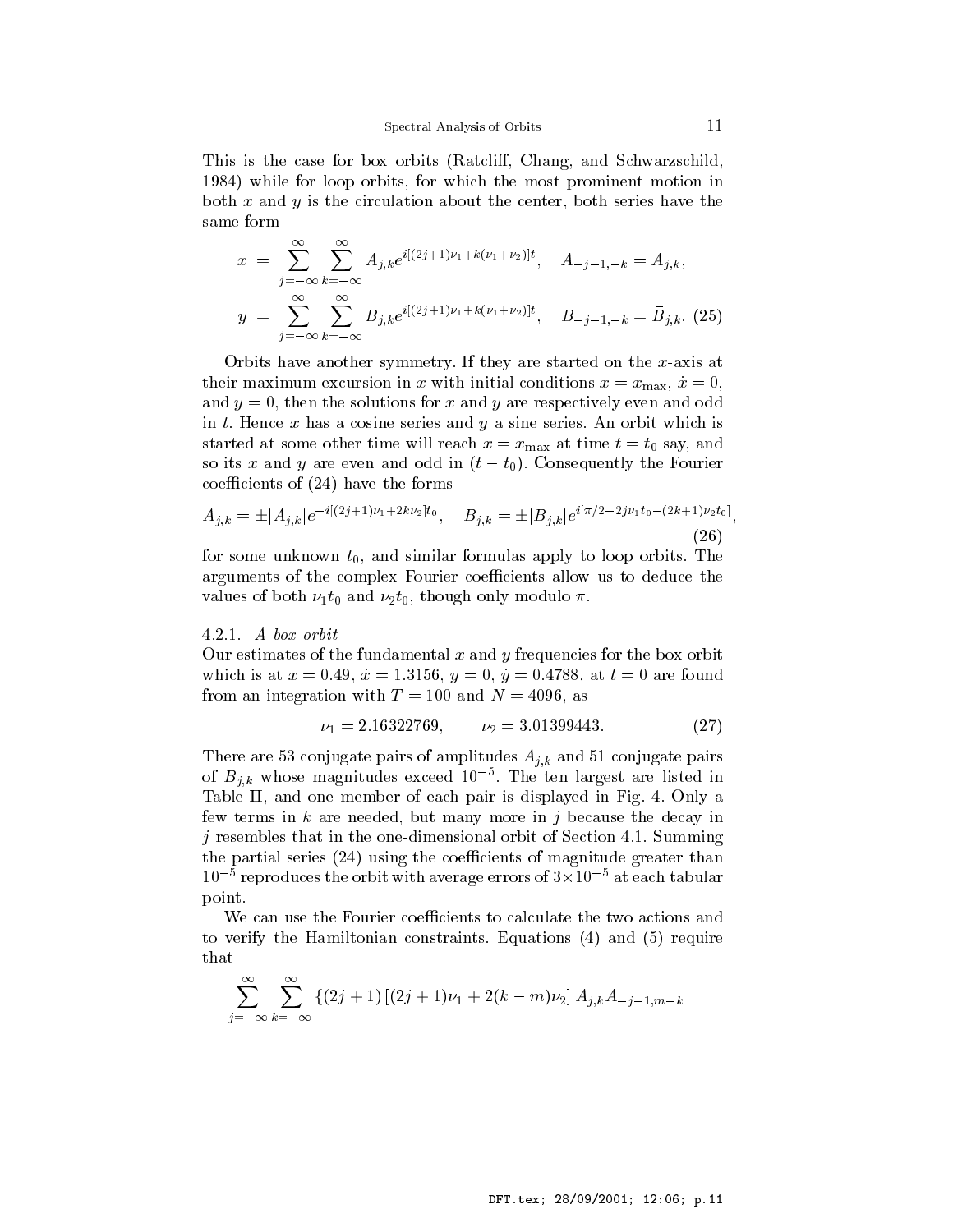

Figure 4. Magnitudes of Fourier coecients for x, lled circles, and y, open circles, for the box orbit. There are open circles for all 0 j 13,k = 1, but some are hidden by overlapping filled circles.

|                |          | $-00 - 00$  | $\frac{1}{2}$  |                |                  |             |                |
|----------------|----------|-------------|----------------|----------------|------------------|-------------|----------------|
| $\dot{j}$      | $_{k}$   | $ A_{j,k} $ | $\arg A_{j,k}$ | İ              | $\boldsymbol{k}$ | $ B_{j,k} $ | $\arg B_{j,k}$ |
| $\theta$       | $\theta$ | 0.38565023  | 5.24850        | $\theta$       | $\Omega$         | 0.12072946  | 3.70791        |
| 1              | $\Omega$ | 0.02912085  | 0.03754        | 1              | $-1$             | 0.10684730  | 0.50590        |
| 1              | $-1$     | 0.02252003  | 5.18808        | 1              | $\Omega$         | 0.01611545  | 4.78014        |
| $\theta$       | $-1$     | 0.01264537  | 0.97426        | $\overline{2}$ | $\theta$         | 0.00517818  | 5.85237        |
| $\overline{2}$ | $\Omega$ | 0.00821225  | 1.10977        | 3              | $\Omega$         | 0.00224771  | 0.64141        |
| 3              | $\Omega$ | 0.00338263  | 2.18199        | $\overline{2}$ | $-2$             | 0.00163069  | 0.44548        |
| $\theta$       | 1        | 0.00171443  | 0.09796        | $\overline{2}$ | $-1$             | 0.00140476  | 4.71972        |
| $\overline{4}$ | $\Omega$ | 0.00167051  | 3.25422        | $\overline{4}$ | $\Omega$         | 0.00113731  | 1.71363        |
| 5              | $\Omega$ | 0.00091742  | 4.32644        | 3              | $-1$             | 0.00081479  | 5.79195        |
| 6              | $\theta$ | 0.00054005  | 5.39867        | 5              | $\Omega$         | 0.00063138  | 2.78586        |
|                |          |             |                |                |                  |             |                |

Table II. The ten largest Fourier coefficients of the box series (24) for the frequencies (27). The arguments are consistent with equation (26) and the values  $\nu_1 t_0 = 1.03468 \pmod{\pi}$  and  $\nu_2 t_0 = 1.00447 \pmod{\pi}$ .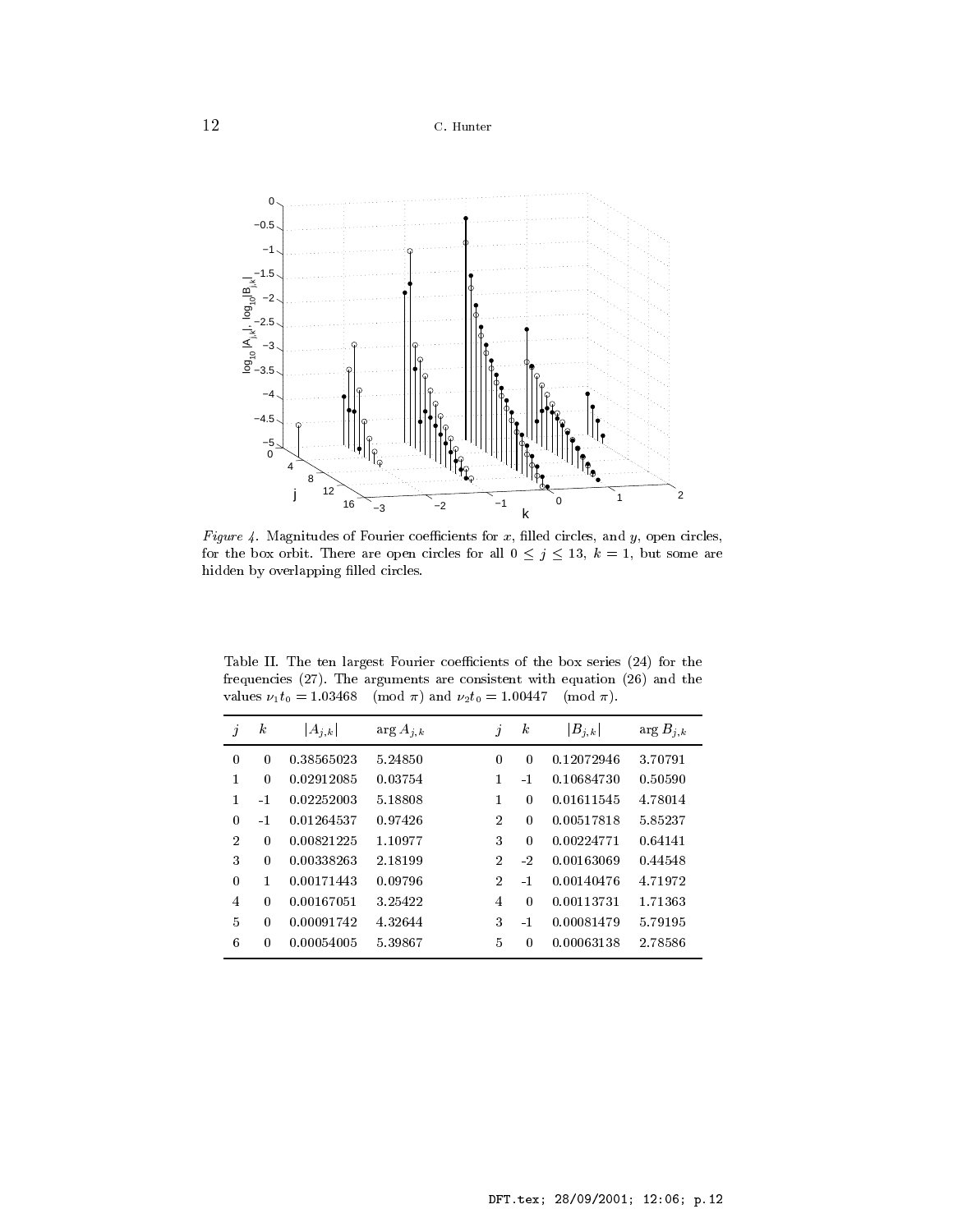Spectral Analysis of Orbits 13

$$
+2j[2j\nu_{1} + (2k - 2m + 1)\nu_{2}] B_{j,k} B_{-j,m-k-1} = \delta_{mo} I_{1},
$$
  
\n
$$
\sum_{j=-\infty}^{\infty} \sum_{k=-\infty}^{\infty} \left\{ 2k \left[ (2j - 2m + 1)\nu_{1} + 2k\nu_{2} \right] A_{j,k} A_{m-j-1,-k} \right\} - (28)
$$
  
\n
$$
+ (2k + 1) [2(j - m)\nu_{1} + (2k + 1)\nu_{2}] B_{j,k} B_{m-j,-1-k} = \delta_{mo} I_{2}.
$$

The constraints are satisfied to an accuracy which is consistent with the truncations of the Fourier series, and the actions are  $I_1 = 0.76050$ ,  $I_2 = 0.06422$ .

#### 4.2.2. A loop orbit

The two most prominent frequencies of the loop orbit which begin from  $x = 0.49, \dot{x} = 0.4788, y = 0, \dot{y} = 1.3156,$  found from an integration with  $T = 50$  and  $N = 2048$ , are

$$
\nu_1 = 2.948610113, \qquad \nu_2 = 1.357500105. \tag{29}
$$

These two fundamental frequencies are related to the frequencies  $\Omega$ and  $\kappa = 32$  of epicyclic motion ((Dimite) and Tremaine, 1987), Chapter 3). They are more easily determined accurately for this orbit which keeps away from the core, and for which the Fourier series converge faster. There are <sup>42</sup> conjugate pairs of amplitudes Aj;k and <sup>43</sup> pairs of amplitudes  $D_{j,k}$  whose magnitudes exceed 10  $\degree$  . The ten largest are listed in Table III, and one member of each pair is displayed in Fig. 5. Amplitudes decay more rapidly with  $j$  than with  $k$ . Summing the partial series (25) using the coefficients of magnitude greater than  $10^{-6}$ reproduces the orbit with average errors of  $3 \times 10^{-6}$  at each tabular point.

When equations (4) and (5) are applied to the series (25), we get the conditions

$$
\sum_{j=-\infty}^{\infty} \sum_{k=-\infty}^{\infty} (2j + k + 1) [(2j + k + 1)\nu_1 + k\nu_2] (A_{j,k}A_{-j-1-m,2m-k} + B_{j,k}B_{-j-1-m,2m-k}) = \delta_{mo} I_1, \sum_{j=-\infty}^{\infty} \sum_{k=-\infty}^{\infty} k [(2j + k + 1)\nu_1 + k\nu_2] (A_{j,k}A_{m-j-1,-k} + B_{j,k}B_{m-j-1,-k}) = \delta_{mo} I_2.
$$
\n(30)

The constraints are well satisfied in this case because of the more convergent Fourier series, and the actions are  $I_1 = 0.62879, I_2 =$ 0:04366.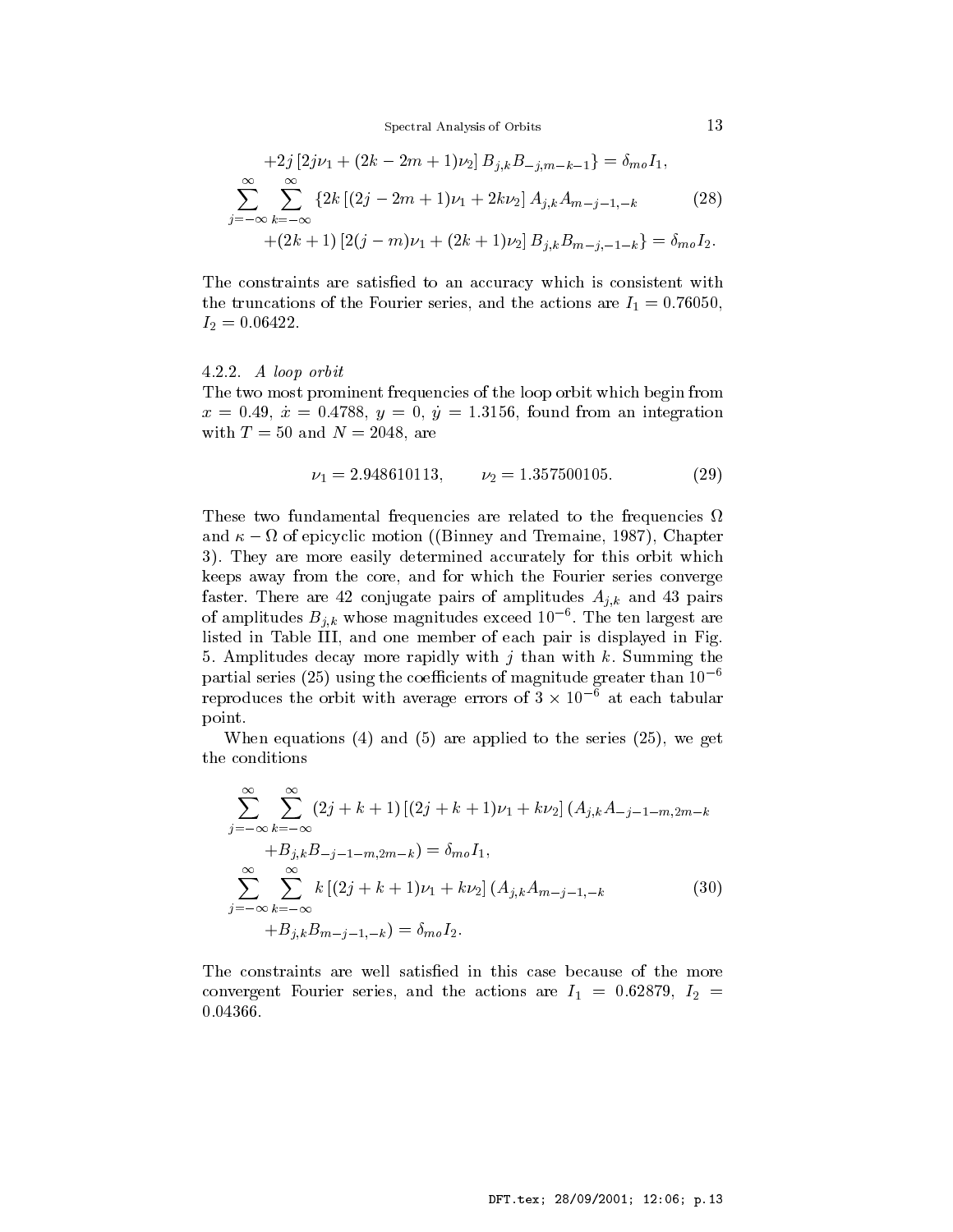

Figure 5. Magnitudes of Fourier coefficients for  $x$ , filled circles, and  $y$ , open circles, for the loop orbit. Three open circles at  $j = 2$  and two at  $j = 3$  are hidden by overlapping filled circles.

Table III. The ten largest Fourier coefficients of the loop series (25) for the frequencies (29). The arguments are consistent with  $\nu_1t_0 = .33891 \pmod{\pi}$ and  $\nu_2 t_0 = 1.08622 \pmod{\pi}$  and equation (25).

| $\overline{\boldsymbol{\eta}}$ | $\boldsymbol{k}$ | $ A_{j,k} $   | $\arg A_{j,k}$ | $\overline{\boldsymbol{\eta}}$ | $\boldsymbol{k}$ | $B_{j,k}$  | $\arg B_{i,k}$ |
|--------------------------------|------------------|---------------|----------------|--------------------------------|------------------|------------|----------------|
| $\mathbf 0$                    | $\Omega$         | 0.21093349    | 5.94428        | $\theta$                       | $\theta$         | 0.24538048 | 4.37348        |
| $\theta$                       | $-1$             | 0.09038719    | 1.08622        | $\theta$                       | $-1$             | 0.07740396 | 5.79861        |
| $\theta$                       | 1                | 0.01189380    | 1.37755        | $\theta$                       | 1                | 0.01382317 | 6.08994        |
| 1                              | $\Omega$         | 0.00273923    | 5.26646        | 1                              | $\theta$         | 0.00313257 | 3.69566        |
| 1                              | $-2$             | $-0.00181571$ | 1.83354        | $\theta$                       | $\overline{2}$   | 0.00187210 | 1.52321        |
| $\theta$                       | $\overline{2}$   | $-0.00160147$ | 3.09401        |                                | $-2$             | 0.00137322 | 0.26275        |
| $\theta$                       | $-2$             | 0.00122769    | 5.65295        | 1                              | 1                | 0.00106544 | 5.41212        |
| 1                              | 1                | 0.00093184    | 0.69973        | 1                              | $-1$             | 0.00082623 | 5.12079        |
| 1                              | $-1$             | 0.00089276    | 0.40841        | $\theta$                       | 3                | 0.00033780 | 3.23967        |
| $\Omega$                       | 3                | 0.00028643    | 4.81047        | 1                              | $\mathfrak{D}$   | 0.00032815 | 0.84539        |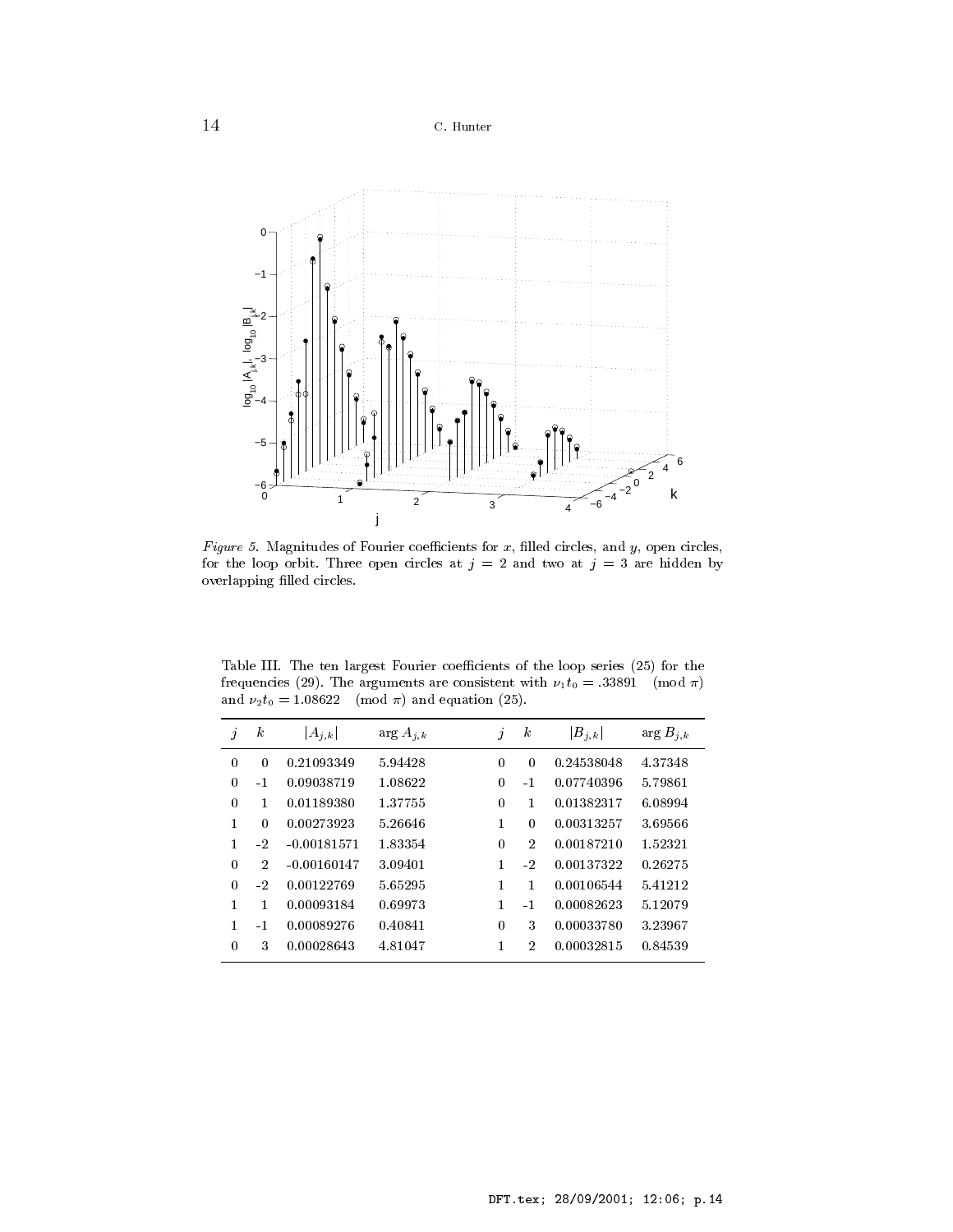# 5. Discussion

#### 5.1. Comparisons with NAFF

The discrete transform procedure described in this paper resembles NAFF in its basic approach in that it assumes quasi-periodic motion and seeks to calculate an adequate description of that motion. It is more streamlined than existing procedures. A single discrete Fourier transform is taken once and there is no need to either calculate Fourier integrals, maximize them, or for orthogonal projection. Test calculations show that the procedure attains high accuracy in estimating frequencies and amplitudes, and frequency components do not need to be subtracted twice (Laskar, 1993).

Laskar (1999) proves a theorem which shows that his procedure of locating the maximum of  $|\phi(\sigma)|$ , where the function  $\phi(\sigma)$  is defined as

$$
\phi(\sigma) = \frac{1}{2T} \int_{-T}^{T} f(t) \chi_p\left(\frac{t}{T}\right) e^{-i\sigma t} dt,\tag{31}
$$

locates the most prominent frequency to within  $O(1/T^{2p+2})$ . This proof assumes that the integral for  $\phi(\sigma)$ , which has in practice to be evaluated numerically because values of  $f$  are known only at tabular points, is known exactly. It is evident that all but one of the orders of  $I$   $\bar{I}$  in the accuracy come from the windowing, and only the final  $(2p + 2)$ 'th from the maximization. Laskar's standard choice is  $p = 1$ ; he reports trying other  $p$  values, but not noting much improvement. We do find significant improvements with the use of larger  $p$ , and have much success with  $p$  in the range of 3 to 5. Our iterative procedure does not lock us into any *a priori* choice of  $p$ , and we can check for convergence and consistency.

We differ from Laskar in that we fit the Fourier series for  $x$ , whereas he fits the complex combination  $\mathbf{x} + i\mathbf{v}$ , which has Fourier coefficients  $(1 - \mathbf{k} \cdot \nu) \mathbf{X}_k$ . The series for x has the somewhat more rapidly decaying coefficients which should make it easier to fit. The velocity vector  $\bf{v}$ cannot contain any signicant information that is not in x because both are computed simultaneously from accurate numerical integration of an orbit { we use the DOP 853 integrator of Hairer and Wanner (Hairer, Norsett, and Wanner, 1991). Hence we see no reason why fitting  $\mathbf{x} + i\mathbf{v}$ should be any improvement over fitting  $x$ .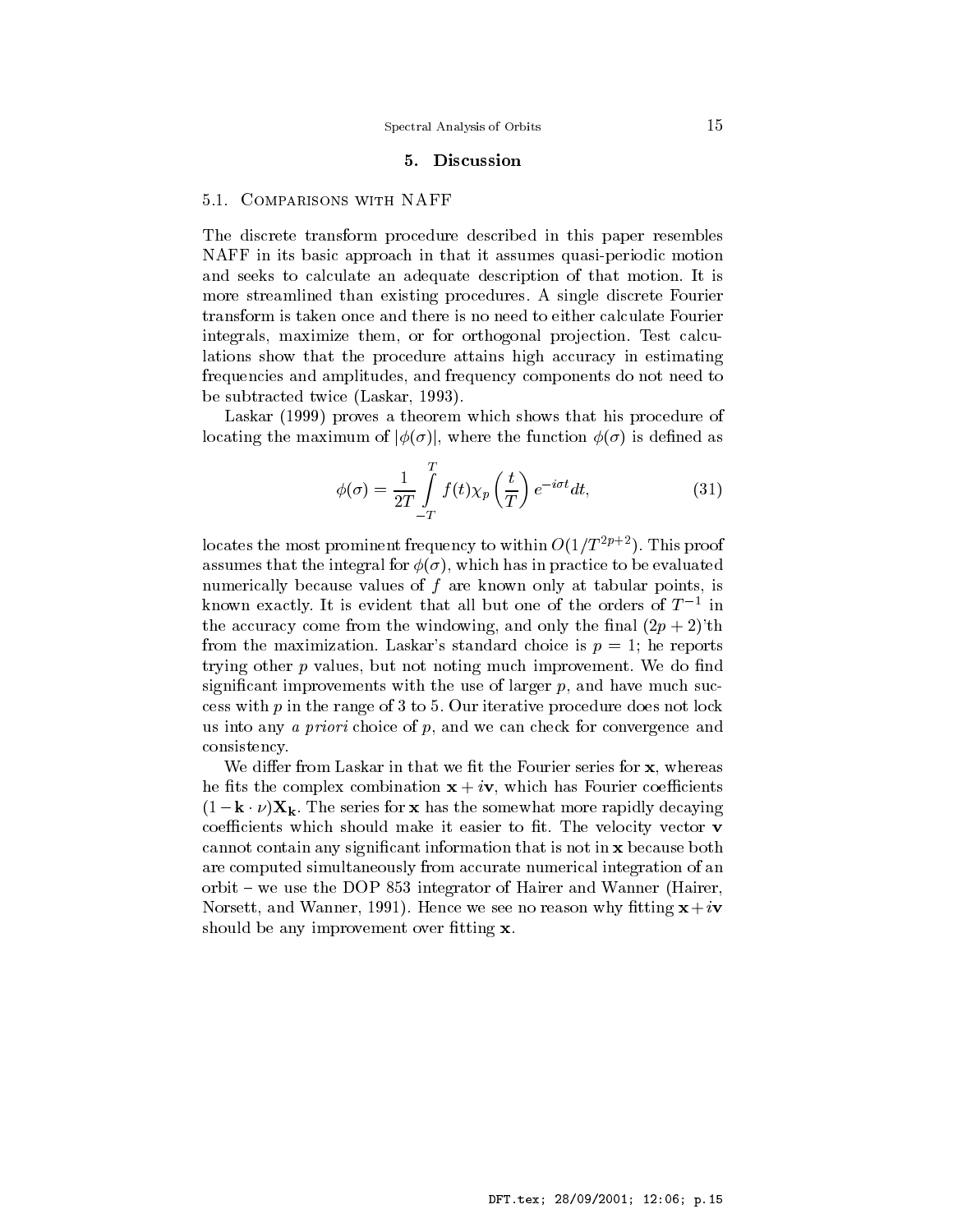# 5.2. Summary and Conclusions

We have shown how the spectral analysis of orbits can be carried out wholly, efficiently and accurately using the DFT. We have given examples, and have investigated the rates of convergence of their Fourier series. This may be slow if the motion in the orbit is far from sinusoidal in time, and an impractically large number of terms may then be needed for an accurate Fourier representation.

There are two choices which have to be made at the outset, the duration  $2T$  of the integration and the number  $2N$  of outputs. The DOP 853 routine makes it easy to obtain frequent output, and hence to make  $N$  sufficiently large to avoid complications from aliasing. The choice of T is significant because the inverse of the DFT  $(6)$  is

$$
f(t) = \sum_{k=1-N}^{N} F_k e^{\pi i kt/T}.
$$
 (32)

We need T to be sufficiently large that  $\frac{\Delta \nu}{T / \pi}$  is large for the difference  $|\Delta \nu|$  between any pair of frequencies which are significant in the spectrum, so that they are represented by well-separated  $k$  values in expansion (32). We also need  $\pi N/T$ , the highest frequency in expansion (32) to be large enough that all the frequencies which are present in the true solution are represented in its discrete approximation.

Copin, Zhao, and de Zeeuw (2000) have shown that orbital density is proportional to the reciprocal of the Jacobian of the transformation between position and angles for that orbit. That Jacobian is known from the Fourier series (1), and allows orbital densities, which are needed to construct stellar dynamic models, to be calculated signicantly more accurately than is possible with the binning methods (Schwarzschild, 1979) that have been used for so long. The DFT method, which gives a fast and accurate way of determining the Fourier series (1), therefore has great potential for applications to galactic modeling.

### Appendix

We show here that the equation

$$
G_{k-1}^{(p)}(\theta) = CG_k^{(p)}(\theta),
$$
\n(33)

for determining  $\theta$ , and thence the frequency  $\nu$ , is a polynomial equation of degree  $2p$  in  $tan(\theta/2N)$ . It follows from equation (11) that

$$
G_k(\theta) = \frac{\sin \theta}{2N\tau}, \quad G_{k+\ell}(\theta) = \frac{(-1)^{\ell} \sin \theta}{2N} \frac{1+\tau\tau_{\ell}}{\tau-\tau_{\ell}},
$$
(34)

16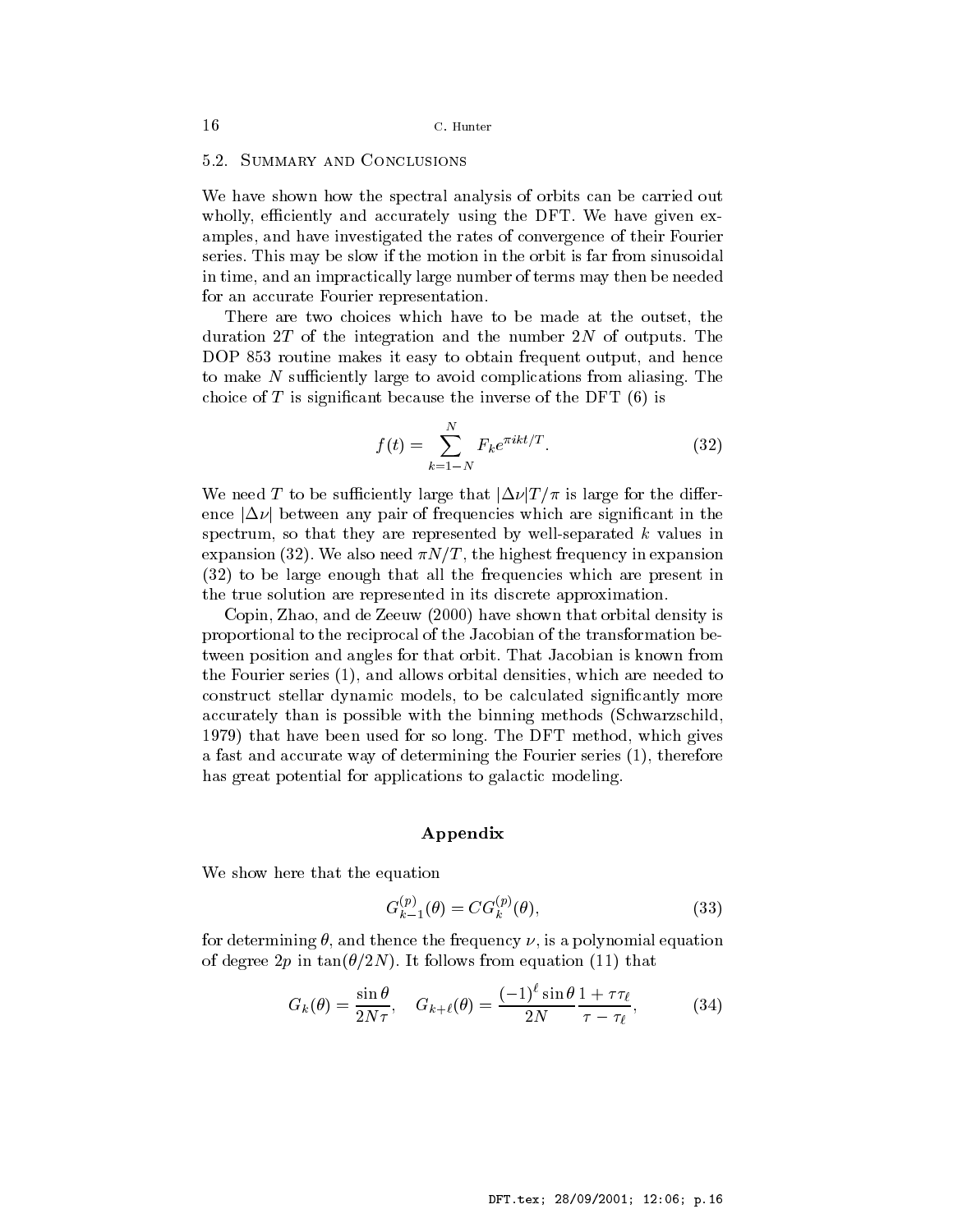where

$$
\tau = \tan \frac{\theta}{2N}, \quad \tau_{\ell} = \tan \frac{\ell \pi}{2N}.
$$
 (35)

The iterated coefficient  $G_k^{\varphi}$  can be related directly to the basic  $G$ coefficients by repeated application of relation (10), or more directly by expanding equation (7) binomially using equation (8), to get

$$
G_k^{(p)} = \frac{(p!)^2}{(2p)!} \sum_{\ell=-p}^p {2p \choose \ell+p} G_{k+\ell}
$$
  
= 
$$
\frac{\sin \theta}{2N\tau} \left[ 1 + \sum_{\ell=1}^p \frac{(-1)^{\ell}(p!)^2}{(p-\ell)!(p+\ell)!} \frac{2(1+\tau_{\ell}^2)\tau^2}{\tau^2-\tau_{\ell}^2} \right]
$$
(36)

In passing from the first line to the second, we have combined  $G_{k\pm\ell}$ terms in pairs. The term in the square brackets is the ratio of two polynomials of degree  $p$  in  $\tau$  . Its numerator has  $(1 + \tau)$  as a factor because it vanishes when  $\tau^-= -1$ . This is seen by setting  $\tau^-= -1$ , and recognizing the sum as the binomial expansion of  $(p)$  ( $1-1$ )  $^{\prime}$  /( $2p$ )!  $=$ 0.

The other iterated coefficient of

$$
G_{k-1}^{(p)} = \frac{(p!)^2}{(2p)!} \sum_{\ell=-p}^{p} {2p \choose \ell+p} G_{k-1+\ell}, \tag{37}
$$

is less symmetric in  $\tau$ , but it is likewise rational in  $\tau$  with a numerator polynomial of degree 2p divided by a denominator polynomial of degree  $(2p+1)$ . Its denominator differs from that of  $G_k^{(r)}$  only in having a factor  $(1 - 1-p-1)$  and lacking one in  $(1 - 1p)$ . Furthermore the numerator of  $G_{k-1}^{r}$  also has  $(1+\tau^2)$  as a factor. This follows from the alternative and symmetric expression for it we get from equation (36) when we replace  $\tau$  by  $\tau = \tan[(\theta + \pi)/2N] = (\tau + \tau)/[(1 - \tau)\tau]$ , because  $(1 + \tau)$  $(1+\tau)/(1+\tau_1)/(1-\tau_1)$ . Consequently when we multiply equation (33) by all denominator terms and cancel all common factors, a polynomial equation of degree  $2p$  in  $\tau$  remains.

# Acknowledgements

It is a pleasure to thank Alex Fridman for organizing a stimulating workshop, and him and the Director and staff of the Sternberg Astronomical Institute for their hospitality. This work has been supported in part by the National Science Foundation through grant DMS-9704615.